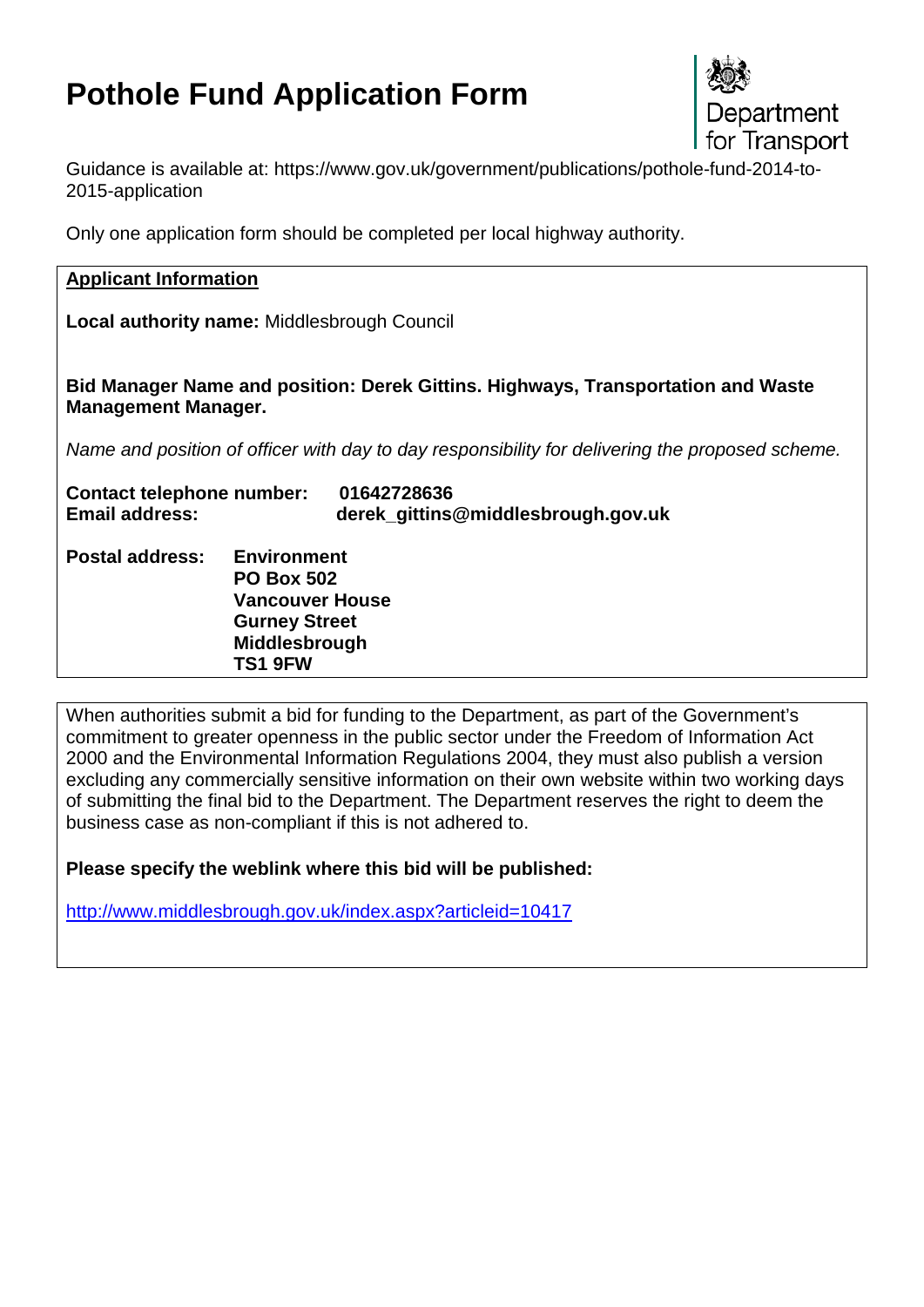### **SECTION A – Your Highway**

**The Department would like to understand more about the highway assets that fall under your statutory duties.**

**We already collect data from your authority in regards to road lengths but we would like to understand more about the other assets you are responsible for. Please answer the following in your application:**

**A1: What is the number of bridges owned by your authority with span over 1.5 metres? 240**

**A2: What is the total number of street lighting columns under your authority's responsibility? 21469**

**A3: What is the total number of street lighting columns under your authority's responsibility over 40 years old? 900**

**A4: What is the total length of footways under the responsibility of your authority (in miles)? 615mi**

**A5: What is the total length of off road cycleways under the responsibility of your authority (in miles)? 46mi**

**A6: Please provide a web link to your authority's statement of how the flood recovery funding, awarded in March 2014, has/will be spent:**

**<http://www.middlesbrough.gov.uk/CHttpHandler.ashx?id=10865&p=0>**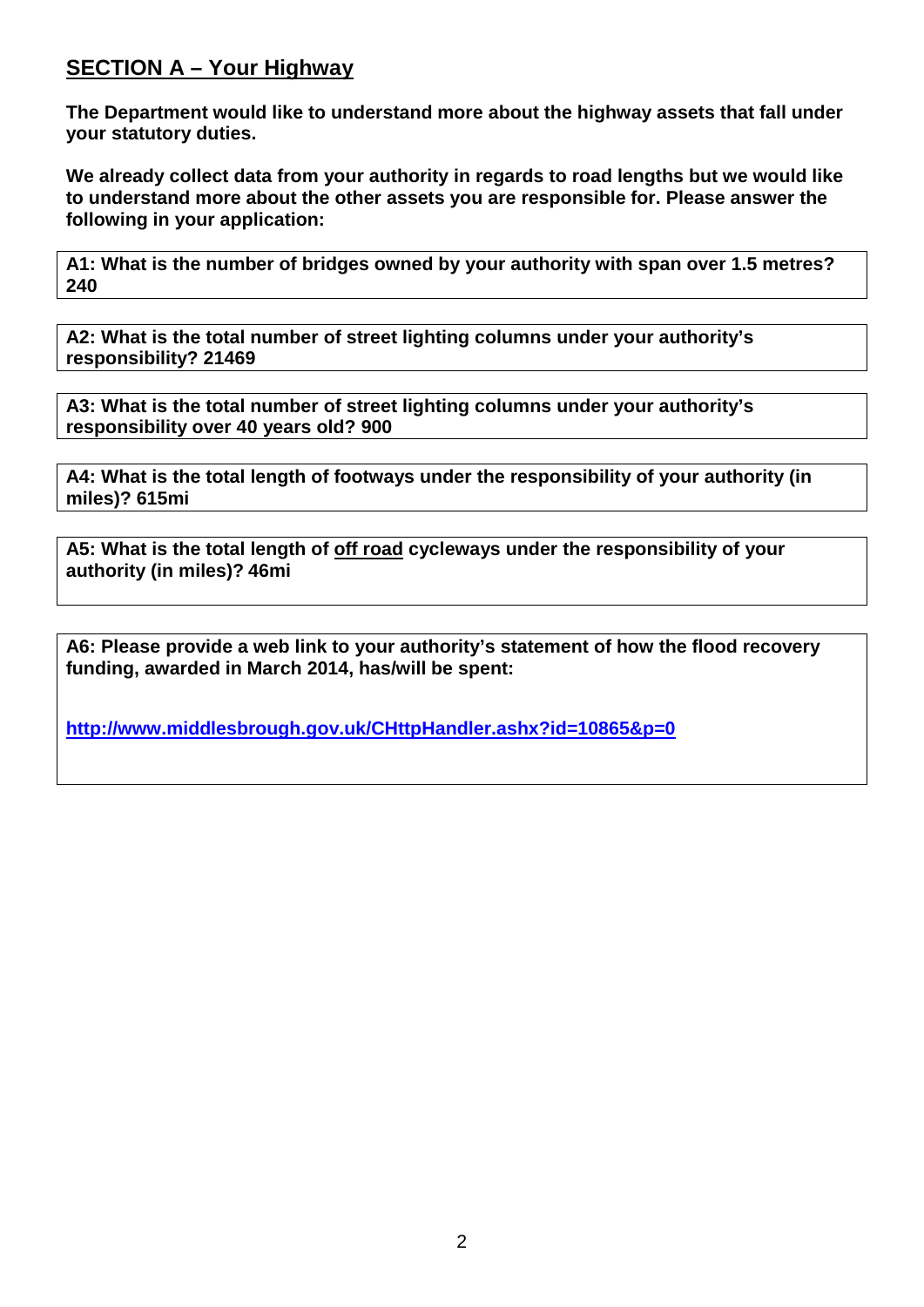# **SECTION B – Potholes**

**B1: Which of the recommendations arising from the Pothole Review Report has your authority adopted?**

**The report can be viewed here:** 

**[https://www.gov.uk/government/uploads/system/uploads/attachment\\_data/file/3995/potho](https://www.gov.uk/government/uploads/system/uploads/attachment_data/file/3995/pothole-review.pdf) [le-review.pdf?](https://www.gov.uk/government/uploads/system/uploads/attachment_data/file/3995/pothole-review.pdf)** 

**Please answer the following, including providing supporting information, where applicable:**

| Please append supporting information, clearly marking<br>the question number to which the information refers.<br>See '5 year highway maintenance plan' via the following link:<br>A. Has your authority<br>$\boxtimes$<br>Yes<br>http://www.middlesbrough.gov.uk/index.aspx?articleid=10417<br>aligned its maintenance<br><b>No</b><br>programme to the<br><b>Government's highways</b><br>maintenance funding<br>years (i.e. 2011-2015 and<br>2015-2021)?<br>Appended<br><b>B. Has your authority</b><br>$\boxtimes$<br><b>Yes</b><br>adopted the principle<br><b>No</b><br>that 'prevention is better<br>than cure' in determining |
|--------------------------------------------------------------------------------------------------------------------------------------------------------------------------------------------------------------------------------------------------------------------------------------------------------------------------------------------------------------------------------------------------------------------------------------------------------------------------------------------------------------------------------------------------------------------------------------------------------------------------------------|
|                                                                                                                                                                                                                                                                                                                                                                                                                                                                                                                                                                                                                                      |
|                                                                                                                                                                                                                                                                                                                                                                                                                                                                                                                                                                                                                                      |
|                                                                                                                                                                                                                                                                                                                                                                                                                                                                                                                                                                                                                                      |
|                                                                                                                                                                                                                                                                                                                                                                                                                                                                                                                                                                                                                                      |
| the balance between<br>structural, preventative<br>and reactive                                                                                                                                                                                                                                                                                                                                                                                                                                                                                                                                                                      |
| maintenance activities in<br>order to improve the                                                                                                                                                                                                                                                                                                                                                                                                                                                                                                                                                                                    |
| resilience of the highway<br>network and to minimise<br>the occurrence of                                                                                                                                                                                                                                                                                                                                                                                                                                                                                                                                                            |
| potholes in the future?<br>Evidence in 2011-2013 Tender Doc at page 18, Term Brief<br>C. Has your authority<br>$\boxtimes$<br>Yes                                                                                                                                                                                                                                                                                                                                                                                                                                                                                                    |
| and Proposal, items 1.6 & 1.7, and pages 21 to 23 items 12<br>ensured that appropriate<br><b>No</b><br>to 19 inclusive<br>competencies have been                                                                                                                                                                                                                                                                                                                                                                                                                                                                                     |
| made available to make<br>the right choices when<br>designing and specifying                                                                                                                                                                                                                                                                                                                                                                                                                                                                                                                                                         |
| techniques and materials<br>for the maintenance and                                                                                                                                                                                                                                                                                                                                                                                                                                                                                                                                                                                  |
| repair of highways? Note<br>- these competencies<br>can be secured through                                                                                                                                                                                                                                                                                                                                                                                                                                                                                                                                                           |
| training, collaboration<br>with neighbouring<br>authorities or external<br>advice.                                                                                                                                                                                                                                                                                                                                                                                                                                                                                                                                                   |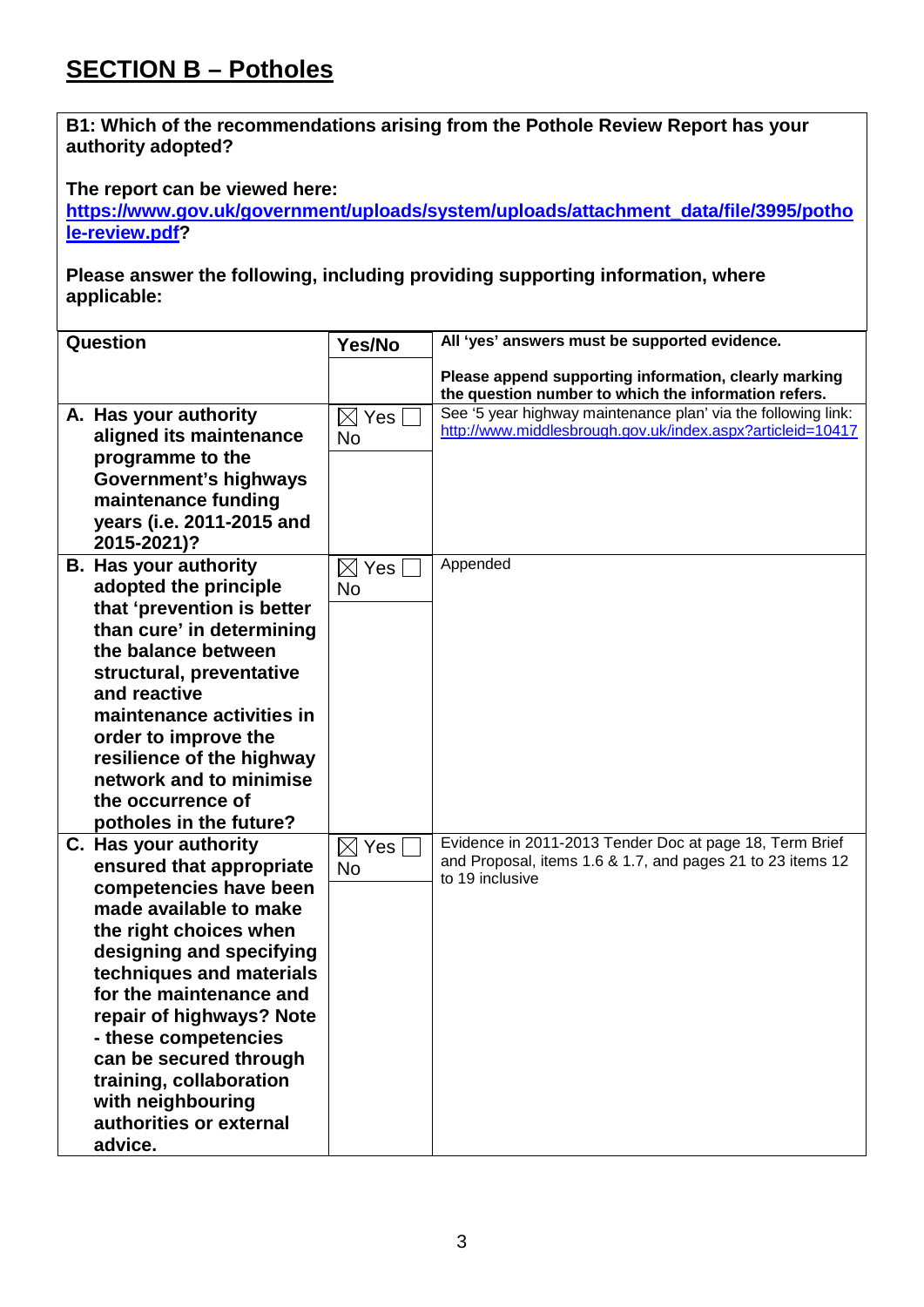|    | D. Does your authority co-<br>ordinate with other parties<br>working on the highway<br>short and long term<br>programmes of work<br>activities for up to four<br>years in advance?<br>E. Has your authority<br>considered the guidance<br>provided in the ADEPT<br>report Potholes and Repair<br><b>Techniques for Local</b><br><b>Highways and adopted as</b><br>appropriate to your local<br>circumstances? | Yes<br><b>No</b><br>Yes<br><b>No</b> | We coordinate all works with other parties woking on the<br>highway in accordance with The New Roads And Street<br>Works Act 1991 (Code Of Practice For Coordination),<br>receiving Emergency / Urgent / 3 Day Minor and 3 Month<br>Major works notices. We attend Coordination meetings<br>quarterly to attain as much information as possible for<br>planned works.<br>See '5 year highway maintenance plan' via the following link:<br>http://www.middlesbrough.gov.uk/index.aspx?articleid=10417 |
|----|---------------------------------------------------------------------------------------------------------------------------------------------------------------------------------------------------------------------------------------------------------------------------------------------------------------------------------------------------------------------------------------------------------------|--------------------------------------|------------------------------------------------------------------------------------------------------------------------------------------------------------------------------------------------------------------------------------------------------------------------------------------------------------------------------------------------------------------------------------------------------------------------------------------------------------------------------------------------------|
|    | F. Has your authority<br>developed a detailed<br>highway inspection manual<br>and have put appropriate<br>training in place for your<br><b>Highway Inspectors?</b>                                                                                                                                                                                                                                            | Yes<br><b>No</b>                     | See 'Highway Safety Inspection Manual' via the following<br>link:<br>http://www.middlesbrough.gov.uk/index.aspx?articleid=10417                                                                                                                                                                                                                                                                                                                                                                      |
|    | G. Does your authority use<br>technology and systems for<br>the effective identification<br>and management of<br>potholes?                                                                                                                                                                                                                                                                                    | Yes<br><b>No</b>                     | Symology Insight is used throughout the whole lifecycle of a<br>pothole. For more details see: -<br>http://www.symology.co.uk/Products                                                                                                                                                                                                                                                                                                                                                               |
|    | H. Does your authority have a<br>public communications<br>process in place that<br>provides clarity and<br>transparency in the policy<br>and approach to repairing<br>potholes? This should<br>include a published policy<br>and details of its<br>implementation, including<br>the prevention,<br>identification, reporting,<br>tracking and repair of<br>potholes.                                          | Yes<br><b>No</b>                     | Evidence in the Council approved 'Highway Maintenance<br>Plan' which confirms adherence to the recommendations of<br>the Well maintained highways, Code of good practice. Also<br>Section B refers to procedures for inspection and repair<br>prioritisation. In addition the 'Highway Inspection Manual'<br>supports the required evidence. Both of these documents<br>can be found at the following link:<br>http://www.middlesbrough.gov.uk/index.aspx?articleid=10417                            |
| I. | Does your authority<br>monitor public satisfaction<br>with road, footway and<br>cycleway condition and<br>report annually through the<br><b>National Highways and</b><br><b>Transport Public</b><br><b>Satisfaction Survey or their</b><br>own surveys?                                                                                                                                                       | Yes<br><b>No</b>                     | The authority takes part in the National Highways and<br>Transport Public Satisfaction Survey biennially. We also take<br>part in local 'VoiceOver' surveys.                                                                                                                                                                                                                                                                                                                                         |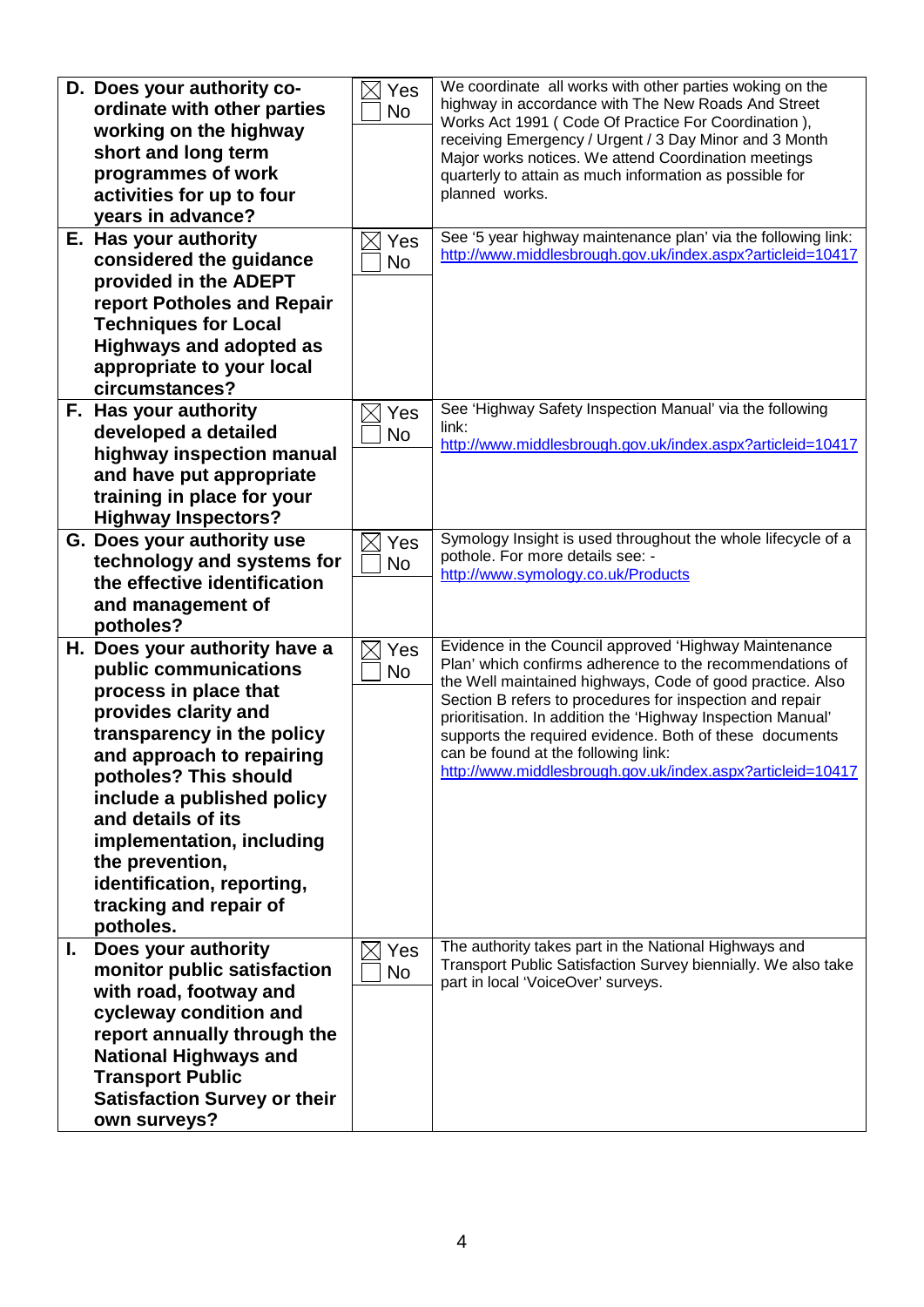| J. Does your authority adopt<br>permanent repairs as the<br>first choice when<br>repairing potholes?                                        | Yes<br><b>No</b> | See 'Highway Policy' via the following link:<br>http://www.middlesbrough.gov.uk/index.aspx?articleid=10417            |
|---------------------------------------------------------------------------------------------------------------------------------------------|------------------|-----------------------------------------------------------------------------------------------------------------------|
| K. Has your authority<br>adopted dimensional<br>definitions for potholes<br>based on best practice as<br>part of its maintenance<br>policy? | Yes<br><b>No</b> | See 'Highway Inspection Manual' via the following link:<br>http://www.middlesbrough.gov.uk/index.aspx?articleid=10417 |

**B2: Does your authority adopt any innovative methods to help repair potholes? This could include, for example, specialist pothole maintenance crews.**

| M | <b>Yes</b> |  | No |
|---|------------|--|----|
|---|------------|--|----|

**If yes, please provide details as an annex as part of your bid.**

#### **Pothole Purge**

A pothole purge was carried out from 29th April 2013 to 28th June 2013 during which time a total of 4,735 potholes were reinstated using 104 tonnes of tarmac. Links:

[http://www.gazettelive.co.uk/news/local-news/middlesbrough-council-launches-purge-potholes-](http://www.gazettelive.co.uk/news/local-news/middlesbrough-council-launches-purge-potholes-3664893)[3664893](http://www.gazettelive.co.uk/news/local-news/middlesbrough-council-launches-purge-potholes-3664893) or

[http://democracy.middlesbrough.gov.uk/aksmiddlesbrough/images/att1002597.doc&sa=U&ei=0k](http://democracy.middlesbrough.gov.uk/aksmiddlesbrough/images/att1002597.doc&sa=U&ei=0k98U6-2LonA7AaW6YGYBA&ved=0CEEQFjAF&usg=AFQjCNE50swSHaHmwqVH6KHFjhPJVoiiMQ) [98U6-](http://democracy.middlesbrough.gov.uk/aksmiddlesbrough/images/att1002597.doc&sa=U&ei=0k98U6-2LonA7AaW6YGYBA&ved=0CEEQFjAF&usg=AFQjCNE50swSHaHmwqVH6KHFjhPJVoiiMQ)

[2LonA7AaW6YGYBA&ved=0CEEQFjAF&usg=AFQjCNE50swSHaHmwqVH6KHFjhPJVoiiMQ](http://democracy.middlesbrough.gov.uk/aksmiddlesbrough/images/att1002597.doc&sa=U&ei=0k98U6-2LonA7AaW6YGYBA&ved=0CEEQFjAF&usg=AFQjCNE50swSHaHmwqVH6KHFjhPJVoiiMQ)

#### **Incident response unit provision**

Middlesbrough Council's Streetscene Service provides Incident Response on A172 link road and the 6km section of A66 within the Middlesbrough boundary. Staff from within the Council's existing Streetscene Service have completed training in NVQ Level 2 Highways Maintenance Incident Support Unit Operations and are undergoing assessment for a CSkills Award. The service will replace the previous agreement we had with Redcar and Cleveland Council which saw Redcar and Cleveland's highway service Contractor Carillion provide the incident response capability and will enable a contribution to the Councils budget reduction targets.

The Traffic Management Act 2004 applied a new Network Management Duty on local traffic authorities and provision of this service helps enable Middlesbrough Council to comply with its statutory duties under Sections 16 and 17 of the Act in establishing a service to deal with incidents that could cause congestion and disruption on our high speed roads.

The service will include a 24 hour incident response facility providing emergency traffic management for all highway incidents outside of the operational remit of Cleveland Police and will incorporate a daily inspection of A66/A172 to identify emergency defects and carry out debris removal.

In addition the service can be utilised to provide emergency traffic management across the whole of the Councils highway network which will facilitate reactive maintenance repairs at traffic sensitive locations which would ordinarily require sub-contracted traffic management.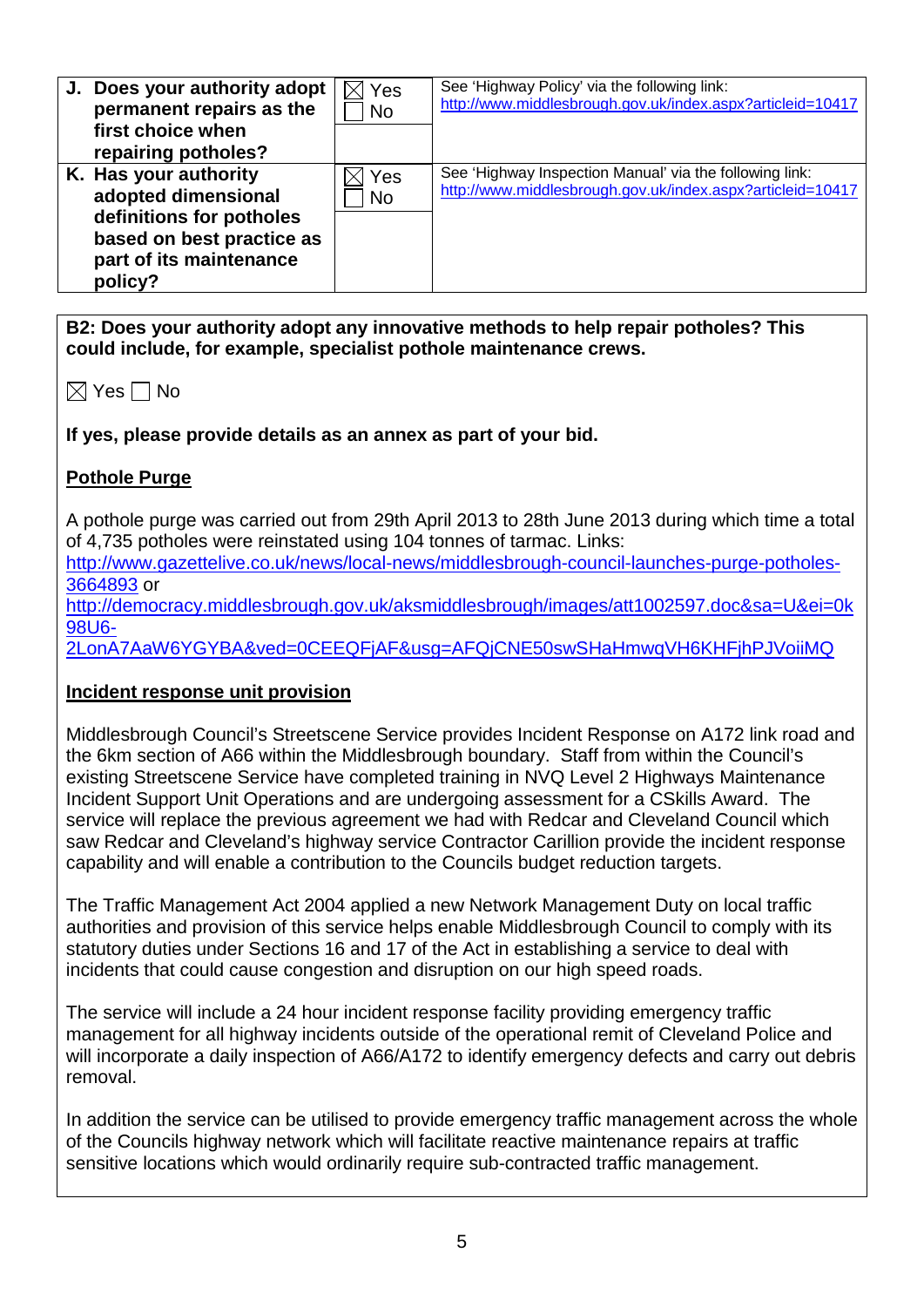**B3: Does your authority use reporting tools to identify potholes in your local area including:**

**CTC Fill that Hole Council's Own Web Reporting**<br>Other **Other**  $\boxtimes$  Yes  $\Box$  No

| $\exists$ Yes $\boxtimes$ No |      |
|------------------------------|------|
| $\boxtimes$ Yes $\Box$ No    |      |
| $\boxtimes$ Yes $\Box$       | l No |

**Please specify:** A pothole purge was carried out from 29th April 2013 to 28th June 2013 during which time a total of 4,735 potholes were reinstated using 104 tonnes of tarmac. Links: [http://www.gazettelive.co.uk/news/local-news/middlesbrough-council-launches-purge](http://www.gazettelive.co.uk/news/local-news/middlesbrough-council-launches-purge-potholes-3664893)[potholes-3664893](http://www.gazettelive.co.uk/news/local-news/middlesbrough-council-launches-purge-potholes-3664893) or [http://democracy.middlesbrough.gov.uk/aksmiddlesbrough/images/att1002597.doc&sa=U&ei=0k](http://democracy.middlesbrough.gov.uk/aksmiddlesbrough/images/att1002597.doc&sa=U&ei=0k98U6-2LonA7AaW6YGYBA&ved=0CEEQFjAF&usg=AFQjCNE50swSHaHmwqVH6KHFjhPJVoiiMQ) [98U6-](http://democracy.middlesbrough.gov.uk/aksmiddlesbrough/images/att1002597.doc&sa=U&ei=0k98U6-2LonA7AaW6YGYBA&ved=0CEEQFjAF&usg=AFQjCNE50swSHaHmwqVH6KHFjhPJVoiiMQ)

[2LonA7AaW6YGYBA&ved=0CEEQFjAF&usg=AFQjCNE50swSHaHmwqVH6KHFjhPJVoiiMQ](http://democracy.middlesbrough.gov.uk/aksmiddlesbrough/images/att1002597.doc&sa=U&ei=0k98U6-2LonA7AaW6YGYBA&ved=0CEEQFjAF&usg=AFQjCNE50swSHaHmwqVH6KHFjhPJVoiiMQ)

**B4: Does your authority regularly consult and seek feedback on its highways maintenance regime, including potholes, with key stakeholders?**

**Local Member(s) of Parliament District, Borough and Parish Councils Local Residents (Including neighbourhood Forums) Business Community Emergency Services** 

| Yes | N٥        |
|-----|-----------|
| Yes | No        |
| Yes | <b>No</b> |
| Yes | No        |
| Yes | N٥        |
| Yes | <b>No</b> |
|     |           |

**If yes, please provide details as an annex as part of your bid.**

**B5: Does your authority have an up-to-date vision and action plan to improve the walking environment and encourage walking?**

**Yes No**

**If yes, please provide a weblink:**

**<http://www.middlesbrough.gov.uk/CHttpHandler.ashx?id=4405&p=0>**

**B6: Please explain how you deliver your duty under NRSWA to 'co-ordinate the execution of works of all kinds', including for example permit schemes, noticing, co-ordination meetings?**

We coordinate all works with other parties working on the highway in accordance with The New Roads And Street Works Act 1991 ( Code Of Practice For Coordination ), receiving Emergency / Urgent / 3 Day Minor and 3 Month Major works notices. We attend Coordination meetings quarterly to attain as much information as possible for planned works.

We inspect 30% Sample inspections @ Cat A,B,C, Random Routine Inspections and Third Party Inspections and defect any failings with in the Two Year guarantee period which all reinstatements have. Any Utility Company / Contractors who are underperforming a performance meeting is conducted and we monitor any works they carry out in the Highway.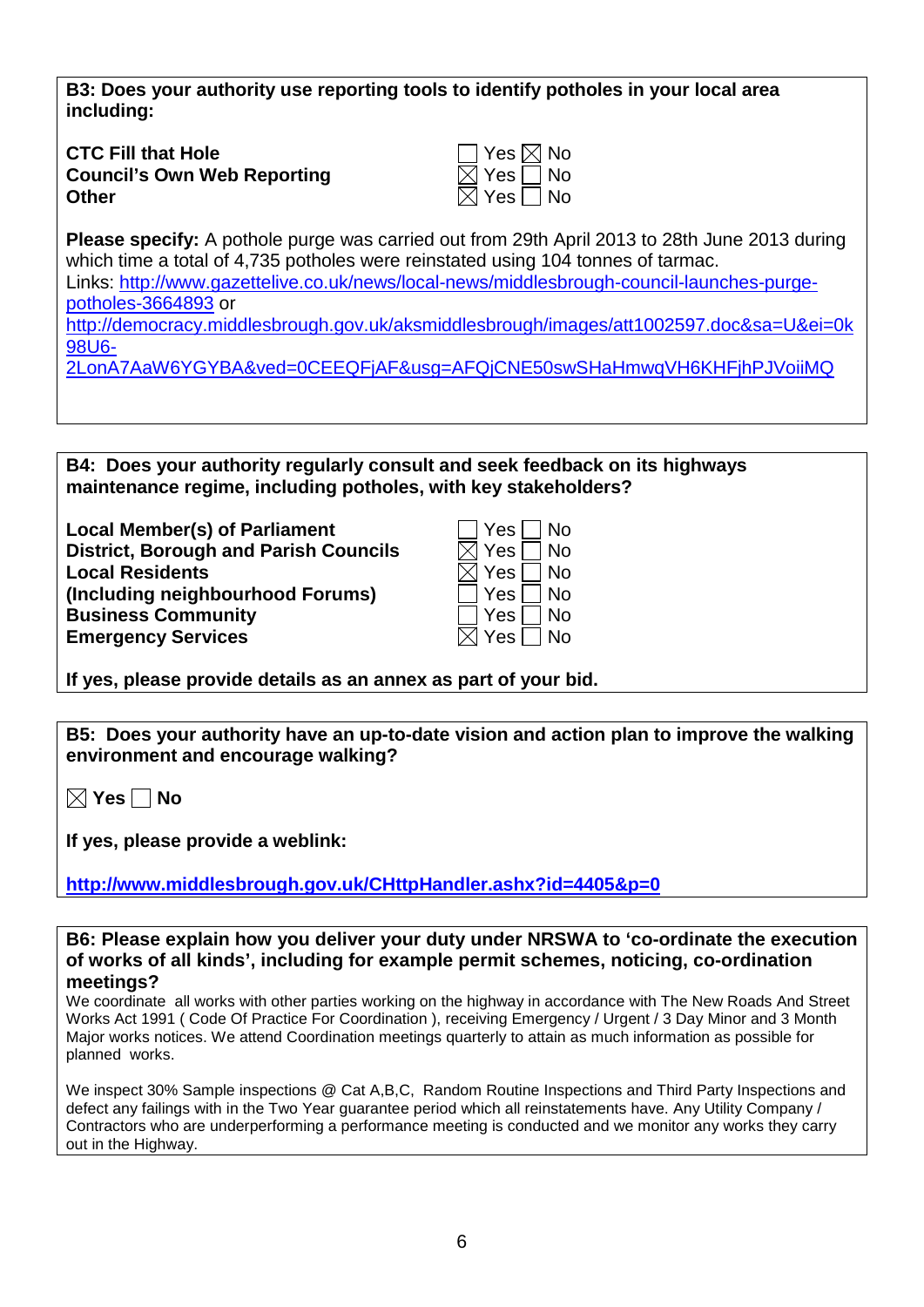**B7: What actions does your authority take to ensure road repairs undertaken by other parties (such as utilities companies) meet the standards in the specification? Inspections regime Scoring programme Performance bench-marking Meetings Other (please specify) A coring programme is in place, conducted by our laboratory services.**

## **SECTION C – Asset Management**

| C1: Has your authority adopted the recommendations arising from the Asset Management<br>Strategy Guidance published in May 2013 - |                        |                                                                                                                  |  |  |
|-----------------------------------------------------------------------------------------------------------------------------------|------------------------|------------------------------------------------------------------------------------------------------------------|--|--|
| http://www.ukroadsliaisongroup.org/en/utilities/document-                                                                         |                        |                                                                                                                  |  |  |
| summary.cfm?docid=5C49F48E-1CE0-477F-933ACBFA169AF8CB?                                                                            |                        |                                                                                                                  |  |  |
|                                                                                                                                   |                        |                                                                                                                  |  |  |
| $\boxtimes$ Yes<br><b>No</b>                                                                                                      |                        |                                                                                                                  |  |  |
| applicable.                                                                                                                       |                        | Please answer the following, including providing supporting information, where                                   |  |  |
|                                                                                                                                   |                        |                                                                                                                  |  |  |
| Question                                                                                                                          | Yes/No                 | All 'yes' answers must be supported evidence.                                                                    |  |  |
|                                                                                                                                   |                        | Please append supporting information, clearly<br>marking the question number to which the<br>information refers. |  |  |
| Has your authority got an                                                                                                         | $\boxtimes$ Yes $\mid$ | http://www.middlesbrough.gov.uk/index.aspx?articleid=10417                                                       |  |  |
| up to date asset                                                                                                                  | <b>No</b>              |                                                                                                                  |  |  |
| management policy and                                                                                                             |                        |                                                                                                                  |  |  |
| strategy?                                                                                                                         |                        |                                                                                                                  |  |  |
| Does your authority                                                                                                               | $\boxtimes$<br>Yes     | The attached 'Business Case' shows how factual                                                                   |  |  |
| communicate relevant                                                                                                              | <b>No</b>              | information is communicated to support Elected                                                                   |  |  |
| information associated with                                                                                                       |                        | Members communication of relevant information in                                                                 |  |  |
| asset management through                                                                                                          |                        | their decision making processes.                                                                                 |  |  |
| engagement with your                                                                                                              |                        |                                                                                                                  |  |  |
| relevant stakeholders when                                                                                                        |                        |                                                                                                                  |  |  |
| you set requirements, make                                                                                                        |                        |                                                                                                                  |  |  |
| decisions and report                                                                                                              |                        |                                                                                                                  |  |  |
| performance?                                                                                                                      |                        |                                                                                                                  |  |  |
| Does your authority have an                                                                                                       | $\boxtimes$ Yes [      | Symology Insight is used to hold our asset register. For                                                         |  |  |
| asset management register?                                                                                                        | <b>No</b>              | more details see: - http://www.symology.co.uk/Products                                                           |  |  |
|                                                                                                                                   |                        |                                                                                                                  |  |  |
| Does your authority follow                                                                                                        | $\boxtimes$ Yes $\Box$ | See documents: -                                                                                                 |  |  |
| lifecycle planning principles                                                                                                     | No                     | C1 - 201213_GRC_cway_fway_V9 BLANK.xls                                                                           |  |  |
| which are used to review the                                                                                                      |                        | C1 - All Classified funding needed for                                                                           |  |  |
| improvement.xlsm<br>level of funding and which                                                                                    |                        |                                                                                                                  |  |  |
| will help support investment                                                                                                      |                        |                                                                                                                  |  |  |
| decisions including long term                                                                                                     |                        |                                                                                                                  |  |  |
| investment in your assets?.                                                                                                       |                        |                                                                                                                  |  |  |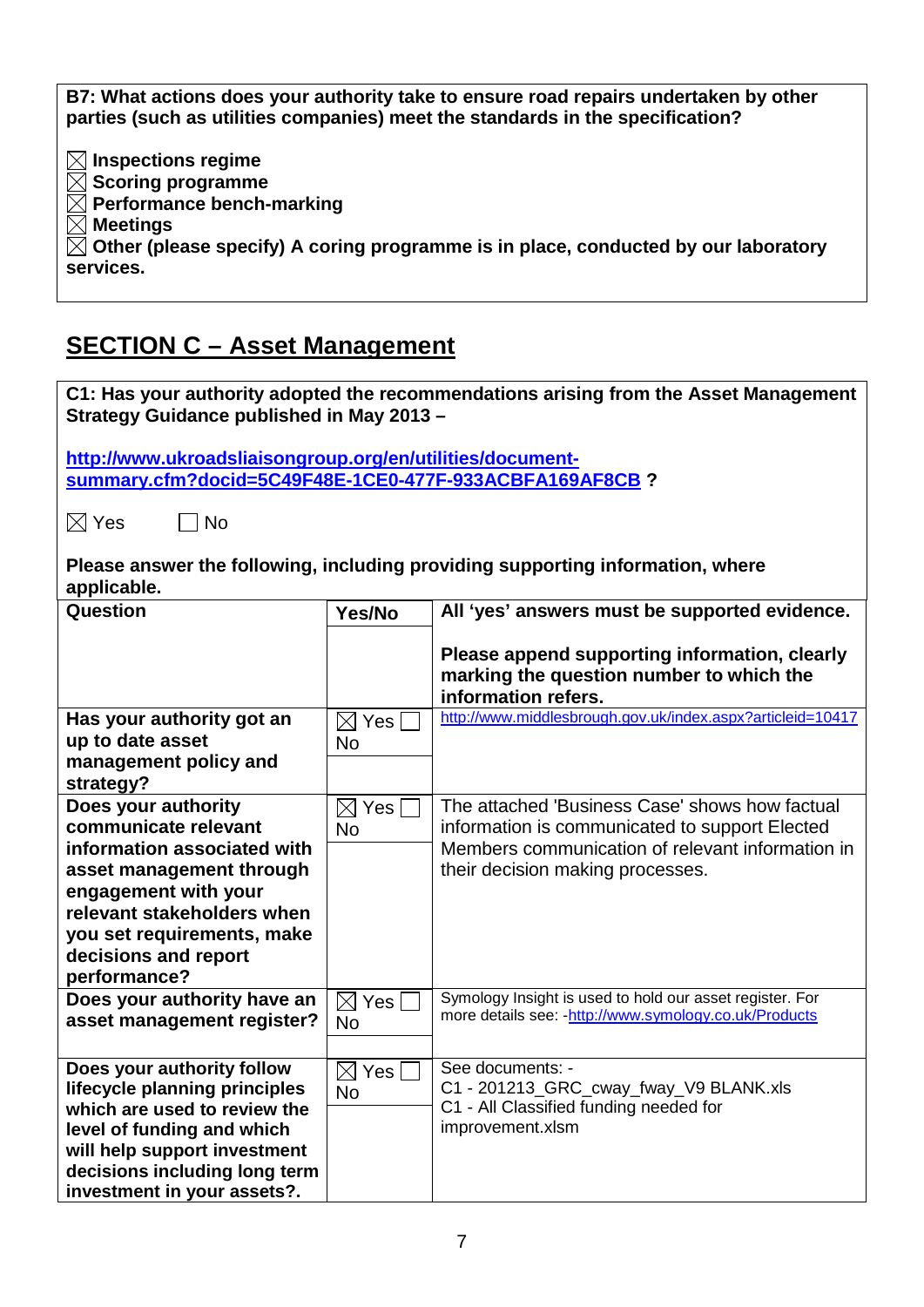**C2: As part of your last L-Pack return for Whole Government Accounting requirements for the accounting period 2012/13, can you confirm you submitted the following return:**

| <b>Carriageway and Footways</b> | $\boxtimes$ Yes $\Box$ No |
|---------------------------------|---------------------------|
| Lighting                        | $\boxtimes$ Yes $\Box$ No |
| <b>Structures</b>               | $\boxtimes$ Yes $\Box$ No |
| <b>Street Furniture</b>         | $\boxtimes$ Yes $\Box$ No |

### **SECTION D – Efficiencies**

**D1: Is your authority actively engaged with securing efficiencies for highways maintenance?** 

| $\boxtimes$ | Yes |  | No |
|-------------|-----|--|----|
|-------------|-----|--|----|

**If yes, please provide additional information on what your authority has done since 2011 including what % efficiency savings (where efficiency savings are defined as delivering a similar or a better outcome at a lower cost) your authority has achieved year on year and what savings you hope to achieve by end of 2014/15.**

We have procured a Specialist Services Contract to deliver our capital and revenue service requirements, and the additional £6m investment programme. Based upon partnering and early contractor involvement to maximise efficiencies and 'gain share' reinvestment through reduced costs for volume. This has further efficiency benefits by providing a mechanism for delivery of other regeneration projects avoiding costly repetitive tendering procedures. Efficiency savings from this is approximately 10%.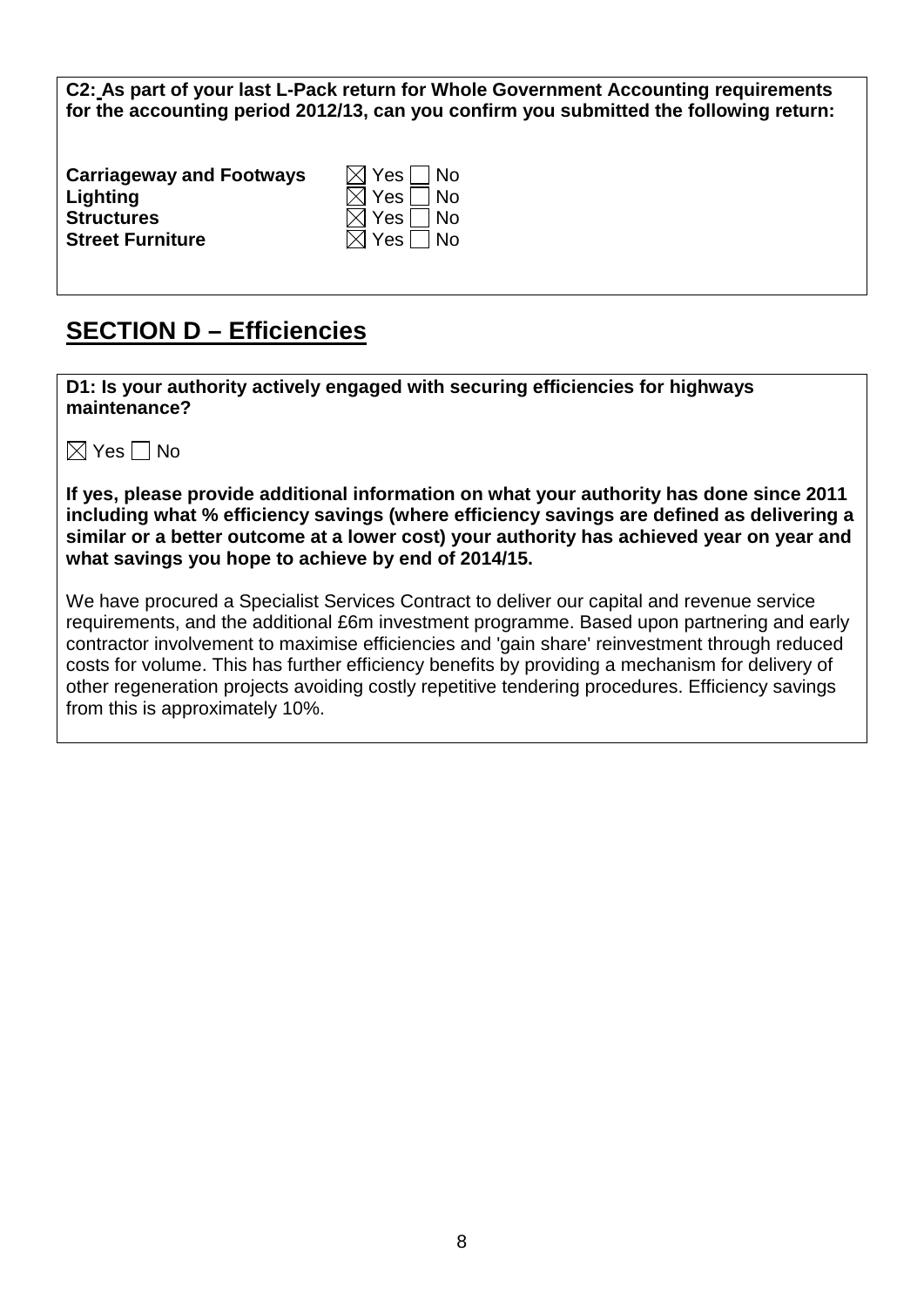**D2: Is your authority exploring or has it already joined with neighbouring local highway authorities or a Highways Maintenance Alliance to achieve economies of scale?**

 $\boxtimes$  Yes  $\Box$  No

**If yes, please provide additional information. For example the names of other authorities or the Alliance.**

#### **Tees Valley Framework**

Members: Middlesbrough Council, Darlington Borough Council, Hartlepool Borough Council, Redcar & Cleveland Borough Council, Stockton Borough Council.

#### **North East Performance Improvement Network (NEPIN)**

Members: Durham, Gateshead, Hartlepool, Newcastle, North Tyneside, South Tyneside, Sunderland, Middlesbrough, Stockton-on-Tees, Darlington, Northumberland, Redcar and Cleveland.

#### **North East Alliance**

Members: Middlesbrough Council, Darlington Borough Council, Hartlepool Borough Council, Redcar & Cleveland Borough Council, Stockton Borough Council, Gateshead. Newcastle, North Tyneside, South Tyneside, Sunderland, Northumberland, Durham.

#### **Traffic Signals**

Members: Middlesbrough Council, Darlington Borough Council, Hartlepool Borough Council, Redcar & Cleveland Borough Council, Stockton Borough Council.

#### **Darlington Framework**

Members: Middlesbrough Council, Darlington Borough Council, Hartlepool Borough Council, Redcar & Cleveland Borough Council, Stockton Borough Council, York City.

**D3: Is your authority sharing its efficiency experience and/or case studies with other local highway authorities via the Highways Maintenance Efficiency Programme or other good practice networks?**

 $\boxtimes$  Yes  $\Box$  No

**If yes, please provide state where.**

- North East Performance Improvement Network (NEPIN)
- Tees Valley Highway Maintenance Engineers Meetings
- North East Alliance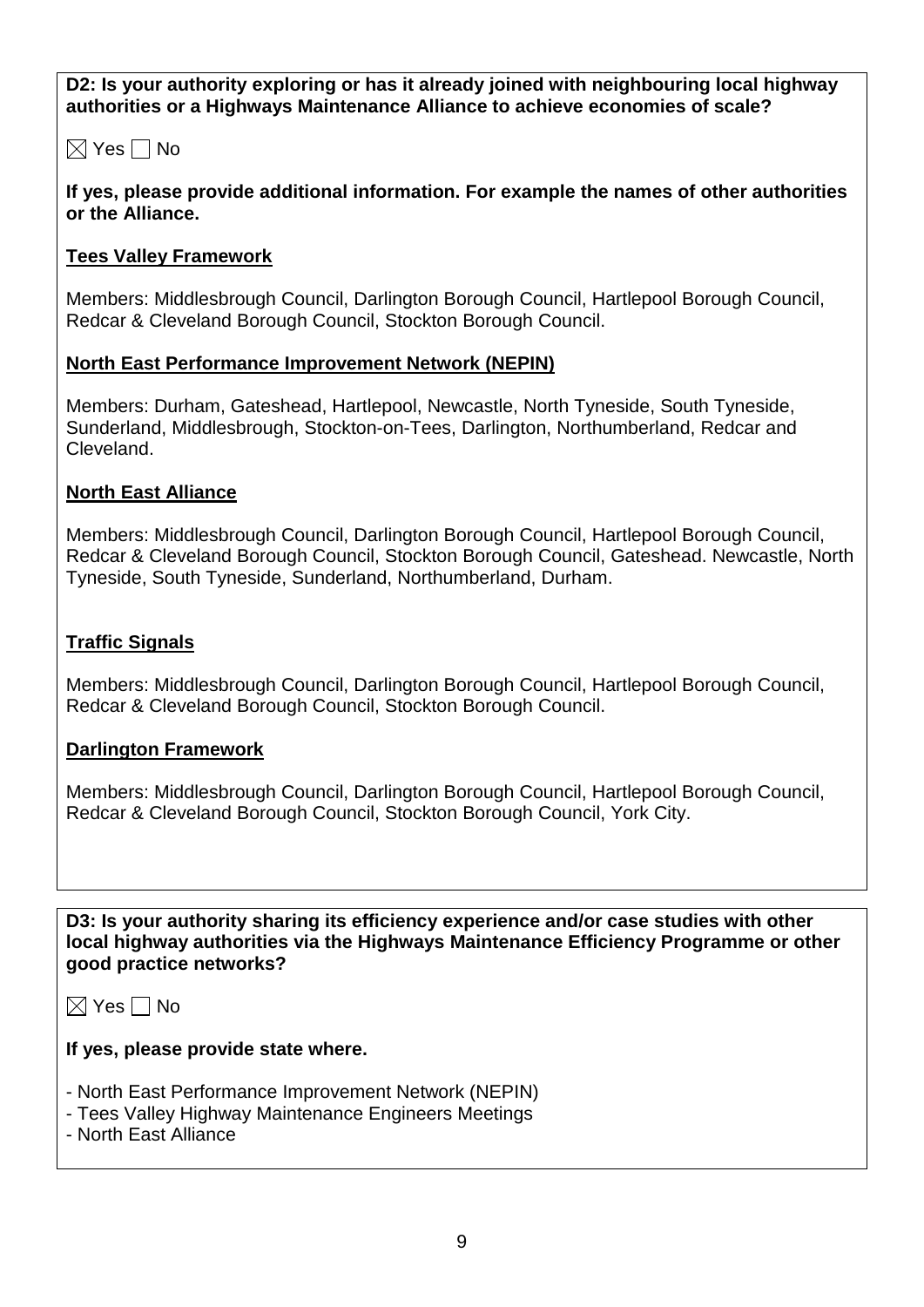### **SECTION E – Other**

| E1: Please provide details on which of the following good practice activities your<br>authority is undertaking for its highways management activities.                                                                                                         |  |  |
|----------------------------------------------------------------------------------------------------------------------------------------------------------------------------------------------------------------------------------------------------------------|--|--|
| $\boxtimes$ Yes $\Box$ $\parallel$<br><b>Invest to save</b><br><b>No</b><br>Cross boundary collaboration $\Box$ Yes $\Box$<br><b>No</b>                                                                                                                        |  |  |
| Other (please specify):                                                                                                                                                                                                                                        |  |  |
| - The attached 'Business Case' refers to previous 'Invest to Save' arrangements recently<br>delivered. We are now awaiting the outcome of the Capital Programme review covering the<br>further future investment in maintenance of the highway infrastructure. |  |  |
| - Street lighting maintenance and renewal partnering contract                                                                                                                                                                                                  |  |  |
| - Cross boundary agreements with neighbouring local authorities.                                                                                                                                                                                               |  |  |
|                                                                                                                                                                                                                                                                |  |  |
| E2: Do you consider your authority to be an exemplar authority in tackling potholes and                                                                                                                                                                        |  |  |
| undertaking highway maintenance?                                                                                                                                                                                                                               |  |  |
| $\mathop{\bigsqcup}$ Yes $\boxtimes$ No                                                                                                                                                                                                                        |  |  |
| If yes, please explain why.                                                                                                                                                                                                                                    |  |  |

**If yes, would your authority be willing to share its experiences more widely with other authorities / organisations?**

**Yes No**

### **SECTION F: Declarations**

#### **F1. Senior Responsible Owner Declaration**

As Senior Responsible Owner for Pothole Fund Application I hereby submit this request for approval to DfT on behalf of Middlesbrough Council and confirm that I have the necessary authority to do so.

I confirm that Middlesbrough Council will have all the necessary statutory powers in place to ensure the planned timescales in the application can be realised.

| Name: Derek Gitttins               | Signed: |
|------------------------------------|---------|
|                                    |         |
| Position:                          |         |
| Highways, Transportation and Waste |         |
| <b>Management Manager</b>          |         |
|                                    |         |